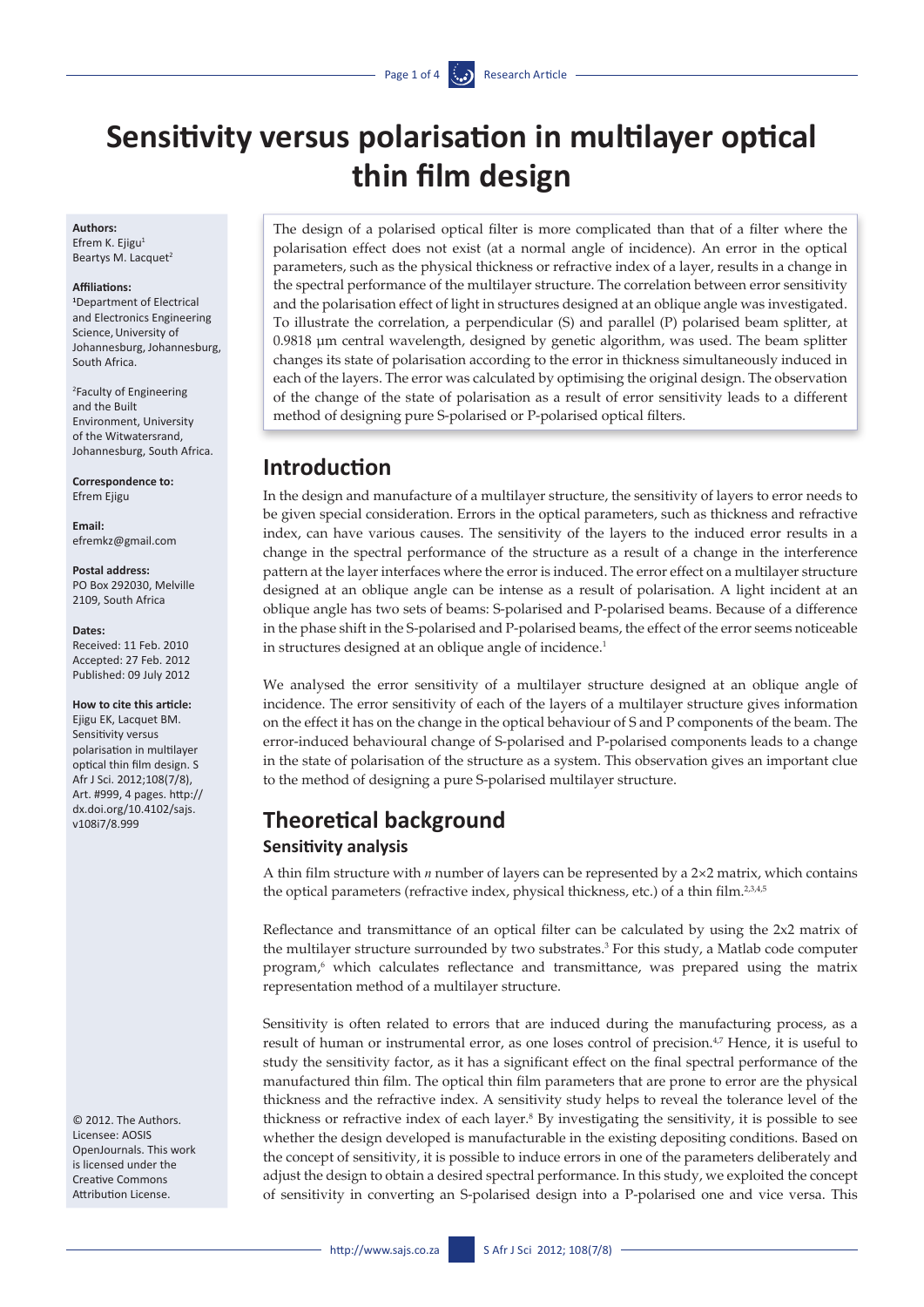conversion can be done by introducing a random change to all the layers simultaneously.

Using Beumeister's sensitivity analysis method, it is possible to analyse the sensitivity effect of only one layer at a time.<sup>4,8</sup> One-layer-at–a-time variation involves a partial derivative of reflectance. The partial derivative of the matrix with respect to quarter wave thickness can be evaluated as in Thelen<sup>8</sup>.

The sensitivity of the whole system, as a result of parameter variation in a single layer, can be calculated by the derivative of the reflectance over a desired spectral range.<sup>5,8,9</sup> The result gives a good indication of how the spectral performance is affected by a parameter change. If the parameter involved is simultaneously changed in all the layers, the effect will be high and the result can be a complete change of the spectral performance.

It is important to have a different form of analysis if we are interested in simultaneously changing the parameter in all the layers. For this study the method used was slightly different. Firstly, the variation in thickness needed was determined. Secondly, by simultaneously adjusting the thickness of each of the layers with the determined variation, the polarisation state of the design was changed. The determination of the exact thickness variation values appropriate for each layer can be rather difficult, but with the help of the optimisation computer program developed in Matlab code using the Matlab optimisation tool box, the difficulty can be minimised.<sup>10</sup>

For this study, three computer programs were developed. The first program calculated the transmittance, reflectance and merit value of the multilayer structure.11,12 The second program is a classical optimisation program that calls programs from the Matlab optimisation toolbox and the developed program that calculates merit values. The third program is a genetic algorithm program that calls programs from the genetic algorithm tool box6,13,14,15,16 and the program that calculates merit values. An original design is prepared using the genetic algorithm based program. The result of the original design is optimised using the classical optimisation based program.

Simultaneous variation of thickness or refractive index needs a different kind of treatment. We investigated a different way of varying all the layers simultaneously, resulting in the change of the state of polarisation. The calculation of thickness variation involves the optimisation of the original design. For instance, the original S-polarised design undergoes P-polarised optimisation to obtain a second set of parameters. The variation between the original and the second set is then determined and used as the variation in thickness of each layer. When all the layers of the original design are simultaneously subjected to this variation, the design changes its state of polarisation.

# **Results and discussion**

To illustrate the method of designing polarised filters using the concept of sensitivity, a genetic algorithm designed beam splitter at an oblique angle of incidence was considered. Two 50/50 (percentage transmittance/percentage reflectance) beam splitters were designed with the following characteristics: a central wavelength of 0.9818 µm, a bandwidth of 0.2 µm, an angle of incidence of 45°, and surrounding substrates with a refractive index value of 1.46. The first original design was the S-wave beam splitter with a thickness of 24.5072 µm (Figure 1) and the second original design was a P-wave beam splitter with a thickness of 20.3629 µm (Figure 2). In the genetic algorithm system, the physical thickness is used as a variable and allowed to vary within the boundaries of 0.9818 µm and 0 µm. The refractive index is not allowed to vary because the optimisation is conducted on only one of the parameters. The design consists of two materials – one with a high refractive index (H) and one with a low refractive index  $(L)$  – in alternating layers with a structure of HLHL. The two materials used in the designs were  $SO_xN_y$  materials with refractive index values of 3.2 (H) and 1.7 (L). The optimisation was run for 15 000 generations.

Figure 1 shows that the S-wave was split in a 50/50 proportion while the P-wave was split in an 80/20 proportion. In a design using a genetic algorithm, the program affects only the S-wave and does not control the P-wave. To study the effect of sensitivity, the thickness of all layers of the original design need to be altered simultaneously. The effect of the



**FIGURE 1:** Spectral performance of the S-wave beam splitter original design. The S-wave curve is indicated by the continuous line, the P-wave curve in dash-dash and the desired curve in dash-dot.



**FIGURE 2:** Spectral performance of the P-wave beam splitter original design. The P-wave curve is indicated by the continuous line, the S-wave curve in dash-dash and the desired curve in dash-dot.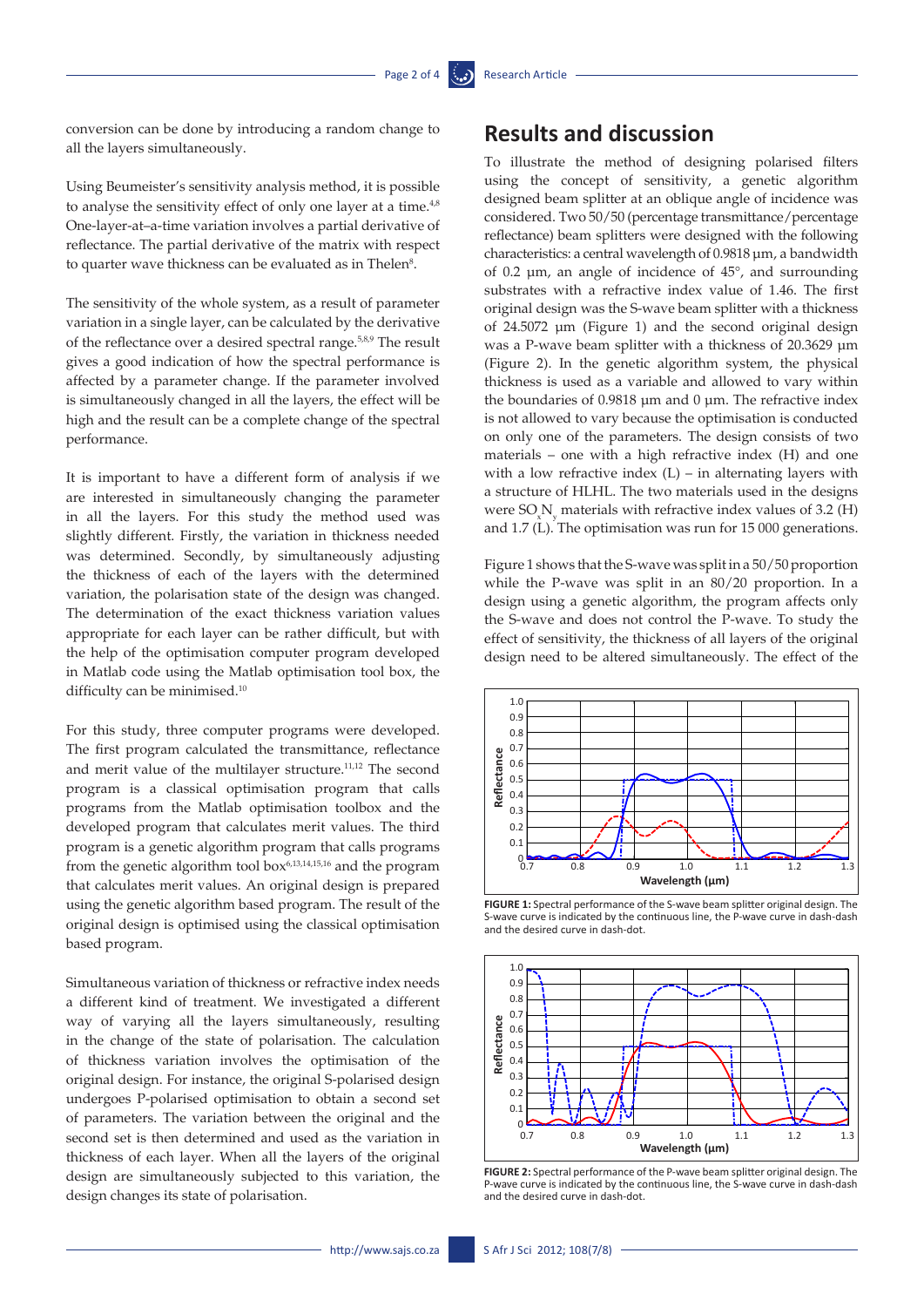alteration results in the spectral behaviour change of the original design. This result is shown in Figure 3, in which the P-wave was split in a 50/50 proportion, whereas 80% of the S-wave was reflected. It can be seen here that the S-wave beam splitter design was changed into a P-wave beam splitter as a result of the sensitivity of the original design to the induced thickness errors.

The spectral performance of the P-wave beam splitter original design is shown in Figure 2. The P-wave was split in a 50/50 proportion and almost 85% of the S-wave was reflected. This design is intended to control only the P-wave, which is why we did not see any control over the reflectance of the S-wave. Each layer in this design is subjected to a simultaneous alteration. The alteration results in the complete change of the optical behaviour of the original design in the same fashion as the first design does. The changed spectral performance is shown in Figure 4. The S-wave was split in a 50/50 proportion and the P-wave in an 80/20 proportion. When studying the original design of the P-wave and the resulting design after thickness alteration, it could be seen that the P-wave beam splitter had been transformed into an S-wave beam splitter.

It is important to know that neither of the two original designs purely polarise the S-wave or P-wave, but are intended to split the S-wave or P-wave into a 50/50 proportion, depending on the design. For instance, the S-wave beam splitter design is only intended to control the S-wave in a 50/50 proportion while the P-wave is uncontrolled. The designs, after undergoing thickness adjustment, change their spectral behaviour depending on their sensitivity to error. Any design will react to an error in any of the parameters by changing the spectral behaviour. The two examples illustrate the concept of sensitivity in the design of S-polarised or P-polarised beam splitters. This concept is one we used in the process of finally obtaining a pure polariser.

The spectral performance of a beam splitter that splits the P-wave into a 50/50 proportion is illustrated in Figure 3. It results from the thickness adjustment of the S-wave original design. The spectral performance of a beam splitter that splits the S-wave into a 50/50 proportion results from the thickness adjustment of the P-wave original design and is shown in Figure 4.

We have also shown that a relatively pure S-wave beam splitter can be obtained when the beam splitter of the original design, either the S-wave or the P-wave, and the designs obtained after thickness alteration are placed in series.<sup>1</sup> The reflectance of a thin film that is constructed with a series-order arrangement of the first original design with its adjusted design is illustrated in Figure 5. It is possible to see that the P-wave was almost 95% transmitted, whereas the S-wave was split in a 55/45 proportion. Although the S-wave was not split in an exact 50/50 proportion, the 55/45 result is promising.

The overall reflectance of a thin film constructed with a series-order arrangement of the P-wave original design with its adjusted design is shown in Figure 6. The S-wave was split close in an almost 50/50 proportion and the P-wave was 95%



**FIGURE 3:** Spectral performance of the S-wave beam splitter design after thickness alteration. The P-wave curve is indicated by the continuous line, the S-wave curve in dash-dash and the desired curve in dash-dot.



**FIGURE 4:** Spectral performance of the P-wave beam splitter design after thickness alteration. The S-wave curve is indicated by the continuous line, the P-wave curve in dash-dash and the desired curve in dash-dot.



**FIGURE 5:** Spectral performance of the S-wave beam splitter design in series arrangement with the same design after thickness alteration. The S-wave curve is indicated by the continuous line, the P-wave curve in dash-dash and the desired curve in dash-dot.



**FIGURE 6:** Spectral performance of the P-wave beam splitter design in series arrangement with the same design after thickness alteration. The S-wave curve is indicated by the continuous line, the P-wave curve in dash-dash and the desired curve in dash-dot.